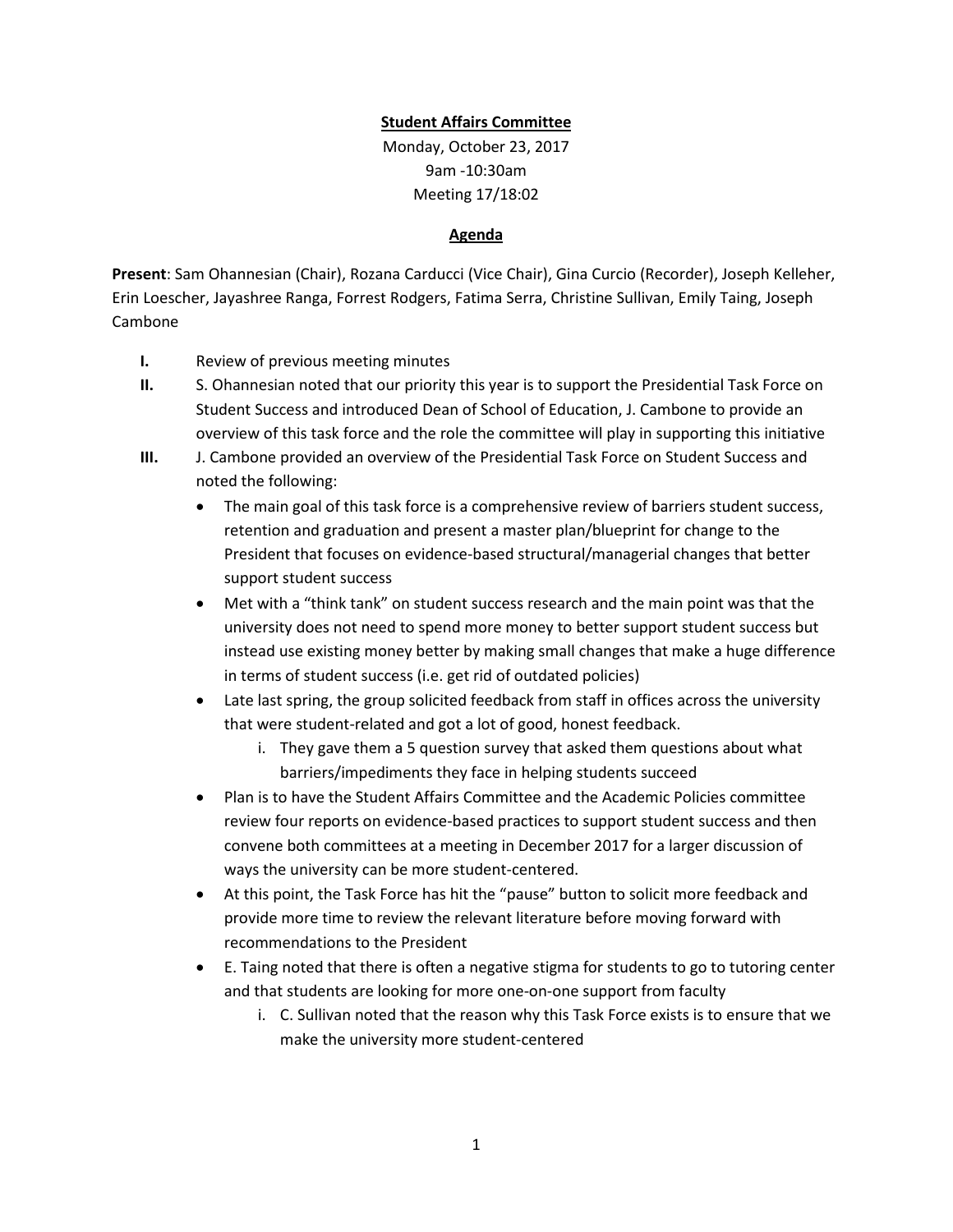- ii. J. Ranga noted that she works to ensure that students don't feel lost. For example, often does a 5 minute math tutorial before getting to the class content in her chemistry class because she knows many students struggle with math
- iii. F. Serra noted that her department often takes class time to allow for one-onone meetings with students
- E. Loescher inquired about whether the focus of the task force was currently on undergrad students
	- i. J. Cambone answered in the affirmative
- Emily noted that many students face financial difficulty/lack of scholarships and that negatively impacts their performance
	- i. J. Cambone mentioned that a lot of the research discusses/addresses the "murky middle," or the group of students that are not doing great in school and how universities can better support those students
- She also noted that many students don't have a good sense of what they can do with their major after they graduate
	- i. J. Cambone noted that a lot of the research also discusses career and best practices for informing students about career options
- J. Cambone noted that the Nav Center often has to figure out what issue the student has
	- i. Students know they have an issue but they don't know what the issue is
	- ii. Ultimately, the Nav Center has to assist with unexpected problems that they are ill-equipped to handle
- J. Ranga noted that students often don't communicate/open up to faculty when they are dealing with something that impacts their work and suggested they advise students of the importance of this during the First Year Seminar
	- i. C. Sullivan noted that she often advises students about the importance of this
- R. Carducci inquired about timeline
	- i. J. Cambone noted that the plan is to present a master plan/blueprint for change to the President in July 2018
- J. Cambone also noted that the Task Force is working with Gail Rankin to get a team site on 365 available that this committee will be able to access, which will include the reports and the raw data
- Sam inquired about whether Mapworks data was being used for this initiative
	- i. J. Cambone noted that it was and they are leveraging all tools/data they have
		- 1. He also noted that Mapworks was not mandatory at the time and he believes it should be mandatory
- J. Cambone also noted that many things at the university are not integrated at the moment and this is a big challenge to ensuring student success. Students often have to work really hard to get an answer to a question
- J. Cambone thanked committee.
- R. Carducci wants to ensure that the recommendations are actionable